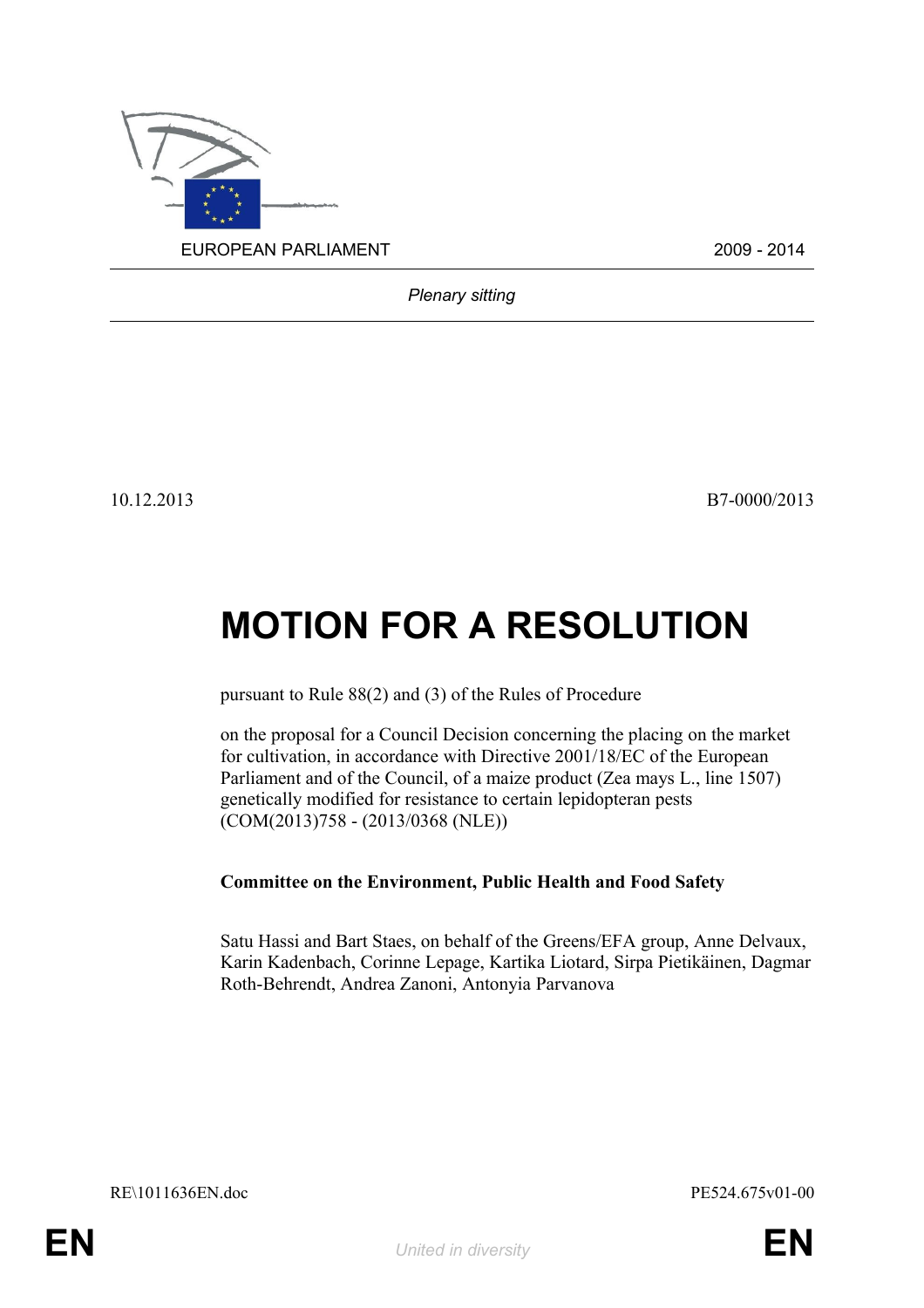### **B7-0000/2013**

**European Parliament resolution on Council Decision concerning the placing on the market for cultivation, in accordance with Directive 2001/18/EC of the European Parliament and of the Council, of a maize product (Zea mays L., line 1507) genetically modified for resistance to certain lepidopteran pests (COM(2013)758 - (2013/0368 (NLE))**

## *The European Parliament*,

- having regard to the proposal for a Council Decision concerning the placing on the market for cultivation, in accordance with Directive 2001/18/EC of the European Parliament and of the Council, of a maize product (Zea mays L., line 1507) genetically modified for resistance to certain lepidopteran pests (COM(2013)758),
- having regard to the draft Commission decision concerning the placing on the market for cultivation, in accordance with Directive 2001/18/EC of the European Parliament and of the Council, of a maize product (Zea mays L., line 1507) genetically modified for resistance to certain lepidopteran pests, submitted for vote in the committee referred to in Article 30 of Directive 2001/18/EC on 25 February 2009,
- having regard to Directive 2001/18/EC of the European Parliament and of the Council of 12 March 2001 on the deliberate release into the environment of genetically modified organisms and repealing Council Directive 90/220/EEC, and in particular the first subparagraph of Article 18(1) thereof,
- having regard to the vote in the committee referred to in Article 30 of Directive 2001/18/EC on maize 1507, on 25 February 2009, where no opinion was delivered,
- having regard to the six scientific opinions concerning maize 1507 delivered by European Food Safety Authority's (EFSA) Panel on Genetically Modified Organisms, from 2005 to November 2012,
- having regard to the Commission Implementing Regulation (EU) No 365/2013 of 22 April 2013 amending Implementing Regulation (EU) No 540/2011 as regards the conditions of approval of the active substance glufosinate<sup>[1](#page-1-0)</sup>,
- having regard to the Environment Council conclusions adopted on December 4th [2](#page-1-1)008<sup>2</sup>,
- having regard to the European Parliament first reading report of July 2011 "Possibility for the Member States to restrict or prohibit the cultivation of GMOs in their territory"  $(Lepage-report)^3$  $(Lepage-report)^3$ ,
- having regard to the Special Eurobarometer report 3[4](#page-1-3)5 about food related risks<sup>4</sup>,

#### [PE<NoPE>524.675</NoPE><Version>v01-00</Version>](#page-0-1) 2/5 [<PathFdR>RE\1011636EN.doc</PathFdR>](#page-0-0)

<span id="page-1-0"></span><sup>1</sup> http://eur-lex.europa.eu/LexUriServ/LexUriServ.do?uri=OJ:L:2013:111:0027:0029:EN:PDF

<span id="page-1-1"></span><sup>2</sup> http://www.consilium.europa.eu/ueDocs/cms\_Data/docs/pressData/en/envir/104509.pdf

<span id="page-1-2"></span><sup>3</sup> http://www.europarl.europa.eu/oeil/popups/ficheprocedure.do?id=586551

<span id="page-1-3"></span><sup>4</sup> http://www.efsa.europa.eu/en/factsheet/docs/reporten.pdf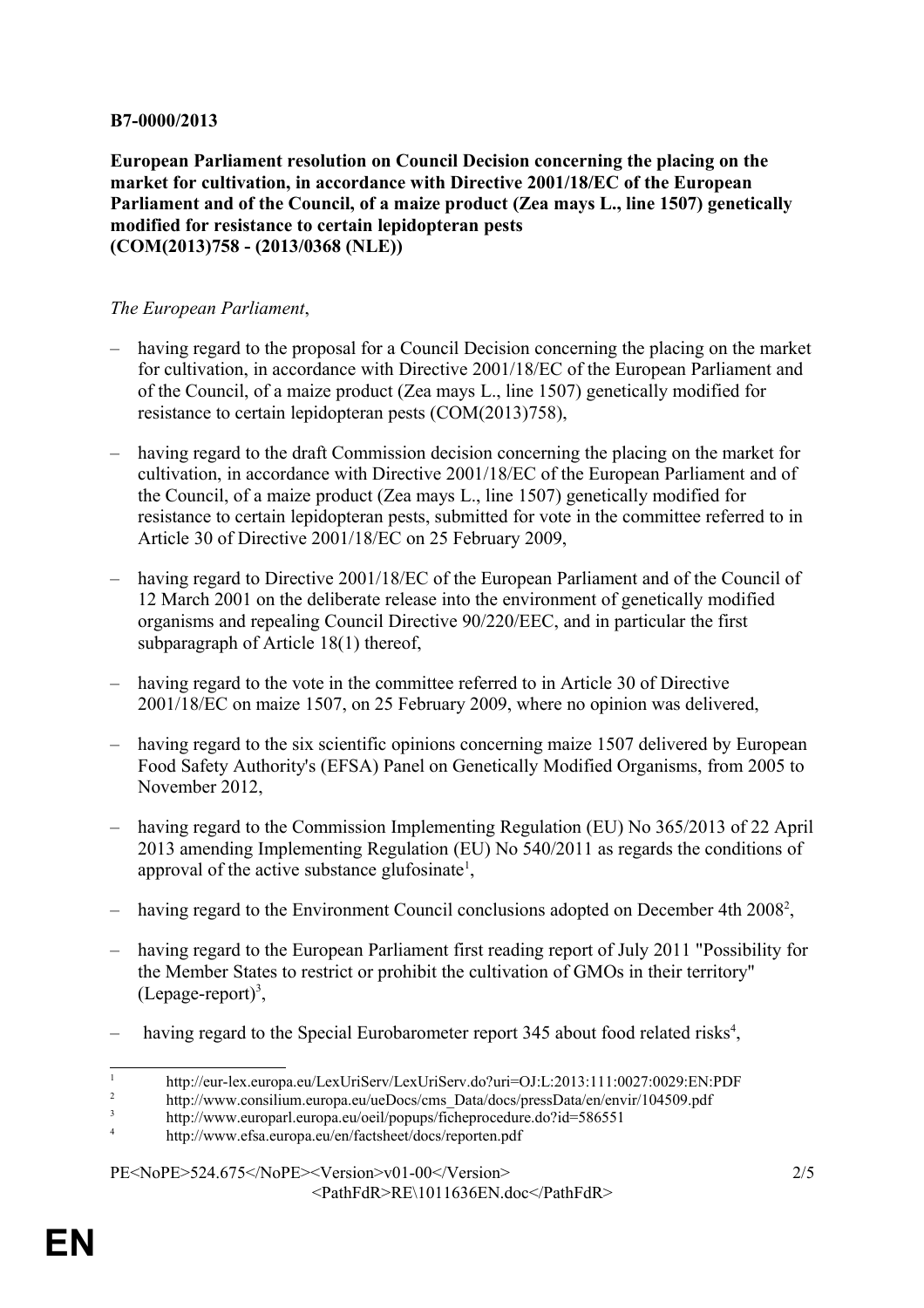- having regard to the judgement of the general Court (Seventh Chamber) from 26 September 2013 regarding the application for the deliberate release into the environment of maize  $1507^1$  $1507^1$ ;
- having regard to Articles 5 (5) and 8 of the Council Decision of 28 June 1999 laying down the procedures for the exercise of implementing powers conferred on the Commission<sup>[2](#page-2-1)</sup>,
- having regard to Rule 88(2) and (3) of its Rules of Procedure,

## **Procedure**

- A. whereas Articles 18 (1) of Directive 2001/18/EC indicates that a decision on the deliberate release of a GMO shall contain the same information as in Article 19(3);
- B. whereas Article 19 (3) of Directive 2001/18/EC indicates that the written consent referred to in Article 18 shall, in all cases, explicitly specify conditions for the protection of particular ecosystems/environments and/or geographical areas inter alia;
- C. whereas such indication is missing in the Commission proposal;
- D. whereas the vote in the Standing committee on 25 February 2009 on a Commission proposal for authorisation delivered no opinion; whereas only 6 Member States voted in favour of the proposal, while 12 Member States voted against and 7 abstained;
- E. whereas, based on EFSA's recommendations, and in order to fulfil the conditions for authorisation, the Commission substantially modified the proposal, e.g. regarding labelling rules, monitoring, and the practices of the insect resistance management plan;
- F. whereas the modifications compared to the version voted in the Standing committee on 25 February 2009 include, inter alia, a deletion of the references to the glufosinate-tolerant trait of maize 1507, and the requirement to inform operators not to use the product "with glufosinate herbicides in any manner differing from conventional practice with maize not tolerant to glufosinate";
- G. whereas the modified proposal has not been discussed with Member States experts and not been voted in the Standing Committee, but was directly referred to the Council of Ministers;
- H. whereas the ruling of the General Court of the European Union of 26 September 2013 regarding the application for the deliberate release into the environment of maize 1507 does not prevent the Commission from re-considering its position and presenting a new proposal to the Standing Committee, in consequence of a Resolution of the European Parliament, pursuant to Article 8(1) of Council Decision 1999/468/EC, recommending not to authorise the maize 1507;

<span id="page-2-0"></span><sup>&</sup>lt;sup>1</sup>http://curia.europa.eu/juris/document/document\_print.jsf?

<span id="page-2-1"></span>doclang=EN&text=&pageIndex=0&part=1&mode=lst&docid=142241&occ=first&dir=&cid=127901 <sup>2</sup> OJ L 184, 17.7.1999, p.23.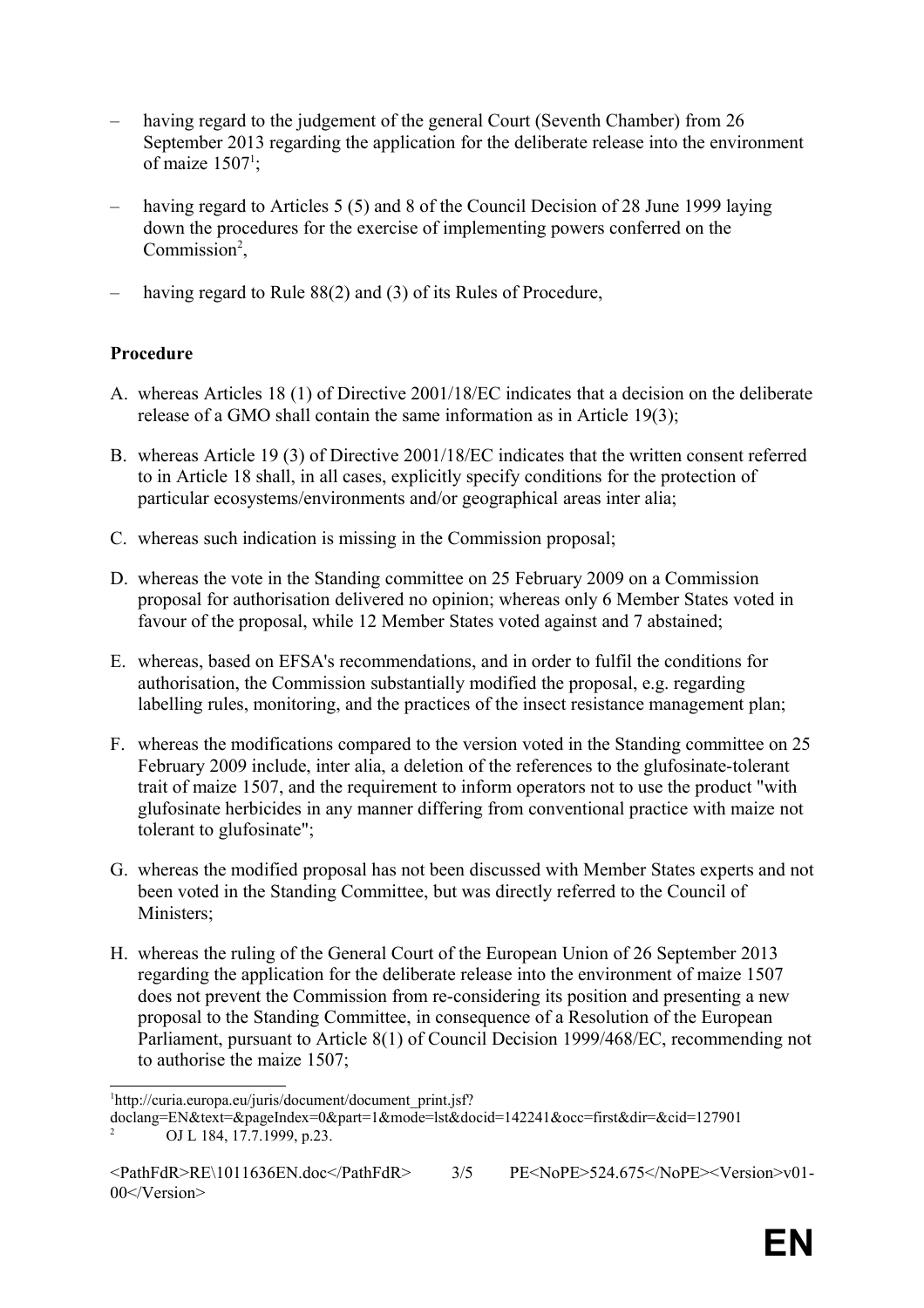## **EFSA risk assessment**

- I. whereas, after the vote in the Standing committee, EFSA produced, on request by the Commission, three scientific opinions updating its previous risk assessments and risk management recommendations;
- J. whereas, in its opinion of February 2012, EFSA explicitly did not agree with the applicant's conclusion that the study cited by the applicant provided adequate evidence that there is a negligible risk of maize 1507 to non-target Lepidoptera in the EU, but instead pointed to the fact that highly sensitive non-target butterflies and moths may be at risk when exposed to maize  $1507$  $1507$  pollen<sup>1</sup>;
- K. whereas the Bt-toxin which is produced by maize 1507, Cry1F, is different from the usual types of Bt-toxins, and has proven to have different effects on non-target Lepidoptera; whereas only few studies have been conducted regarding the Cry1F protein, and particularly none on its effects on aquatic species nor on soil organisms; whereas EFSA states that the amount of Cry1F protein in pollen of maize 1507 is about 350 times the Cry1Ab protein content expressed in maize MON 810 pollen<sup>[2](#page-3-1)</sup>;
- L. whereas Pioneer refused, after a request by the Commission, to revise its application for authorisation and to present additional documents regarding monitoring and risk mitigating measures for non-target organisms;
- M. whereas EFSA acknowledges that it did not, in its risk-assessment, consider potential risks linked to the other trait of maize 1507, namely its tolerance to the herbicide glufosinate-ammonium<sup>[3](#page-3-2)</sup>, although this characteristic might result in an increased use of glufosinate,

# **Glufosinate**

- N. whereas EFSA is required to evaluate "indirect effects such as a usage of pesticides (...) as part of the environmental risk assessment" and to assess "the possible effects on biodiversity and non-target organisms which any individual GM herbicide-tolerant crop may cause due to the change in agricultural practices (including those due to different herbicide uses)"<sup>[4](#page-3-3)</sup>;
- O. whereas glufosinate is classified as toxic to reproduction and thus falls under the exclusion criteria of Regulation (EC) No 1107/2009; whereas for substances that have already been approved, the exclusion criteria apply when the approval needs to be renewed; whereas the approval of glufosinate expires in  $2017<sup>5</sup>$  $2017<sup>5</sup>$  $2017<sup>5</sup>$ ; whereas the use of glufosinate should therefore in principle end in 2017;
- P. whereas in countries other than the EU, e.g. in the United States and Canada, maize 1507 is marketed by its producer as glufosinate-tolerant crop, while for the application in the

<span id="page-3-0"></span><sup>1</sup> <http://www.efsa.europa.eu/en/efsajournal/pub/2429.htm>

<span id="page-3-1"></span><sup>2</sup> <http://www.efsa.europa.eu/en/efsajournal/doc/2429.pdf>

<span id="page-3-2"></span><sup>3</sup> <http://www.efsa.europa.eu/en/efsajournal/pub/2429.htm>

<span id="page-3-3"></span><sup>&</sup>lt;sup>4</sup> Commission letter to EFSA from 8 September 2008, regarding the environmental risk assessment of herbicide tolerant plants 5

<span id="page-3-4"></span>http://eur-lex.europa.eu/LexUriServ/LexUriServ.do?uri=OJ:L:2013:111:0027:0029:EN:PDF